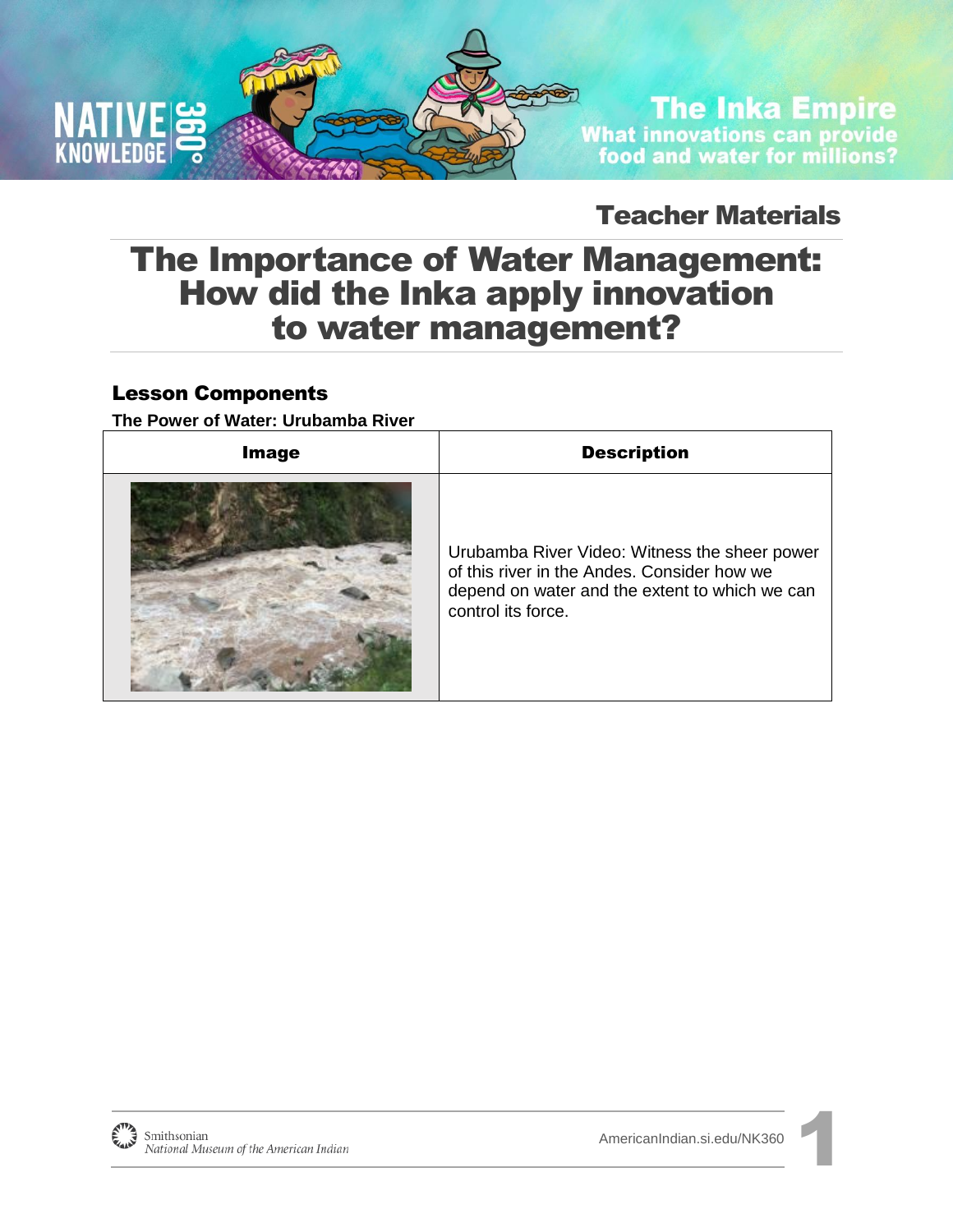

#### **Explore Inka Water Management**

| <b>Image</b>                                                                                 | <b>Description</b>                                                                                                                                                    |
|----------------------------------------------------------------------------------------------|-----------------------------------------------------------------------------------------------------------------------------------------------------------------------|
|                                                                                              | 360-degree Panoramic: Explore the Inka<br>ancestral site of Pisac showing erosion and<br>terracing.                                                                   |
|                                                                                              | Preventing Erosion Video: See how the Inka<br>prevented erosion by controlling the destructive<br>force of water.                                                     |
| <b>ENGINEER AN INKA TERRACE</b><br><b>CONSTRUCTION MATERIALS</b><br>G<br>SMALL<br>ROCK<br>ē. | Engineer an Inka Terrace: Put your engineering<br>skills to the test. Place materials in the correct<br>order to create a stable terrace.                             |
|                                                                                              | Tipón Video and Water Management Interactive:<br>Discover how water was distributed to irrigate<br>agricultural terraces and supply water to the local<br>population. |

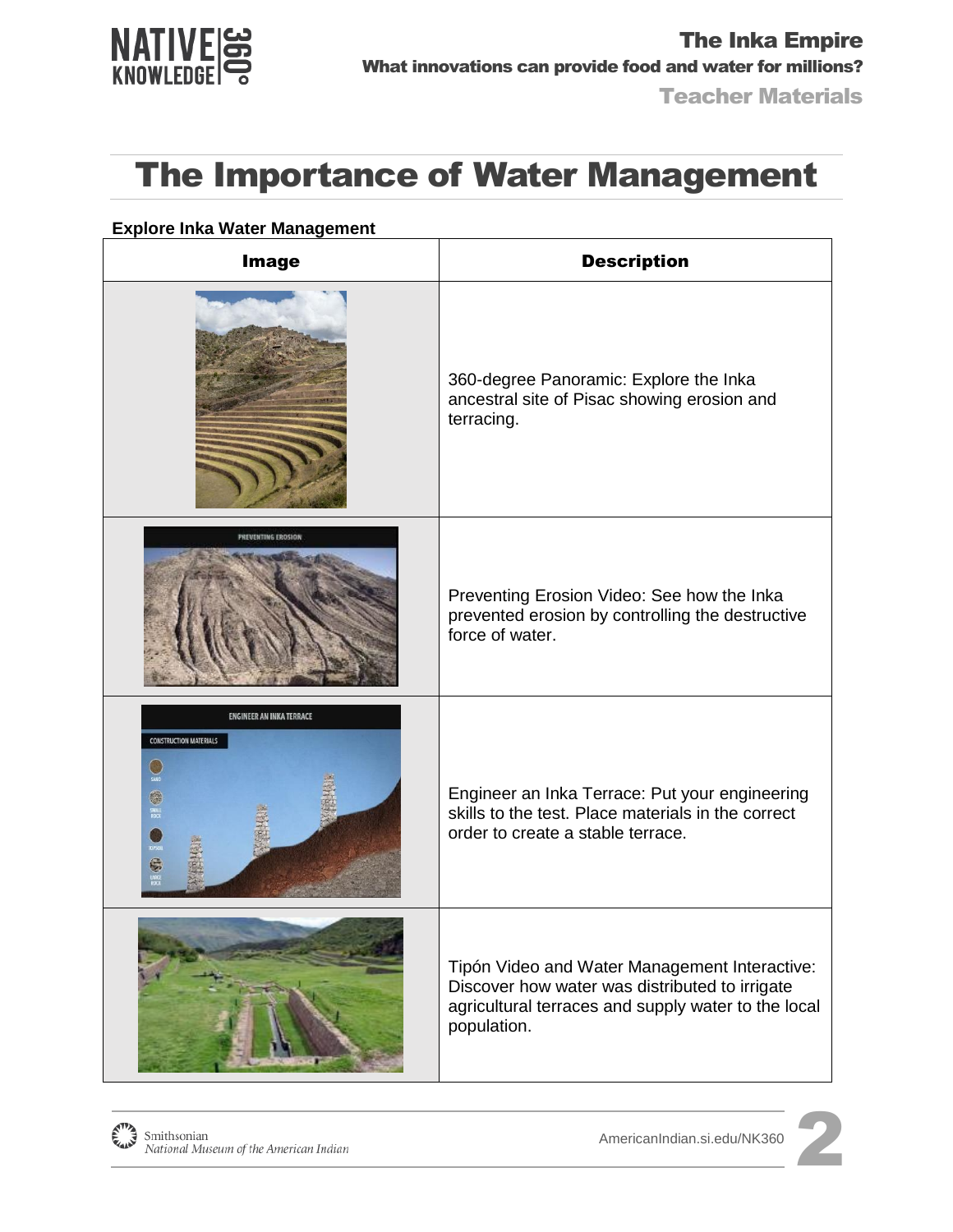

| <b>Image</b> | <b>Description</b>                                                                                                                                                                              |
|--------------|-------------------------------------------------------------------------------------------------------------------------------------------------------------------------------------------------|
|              | Drinking from an Inka Fountain Video: See<br>how water is still available for drinking in<br>Machu Picchu.                                                                                      |
|              | Interviews with Local Experts: Read<br>interviews with local experts from the Sacred<br>Valley in the Cusco Region of Peru who still<br>use water management methods introduced<br>by the Inka. |

#### **Contemporary Connections: Inka Water Management Today**

#### Student Worksheet

*[Inka Water Management](http://americanindian.si.edu/nk360/inka-water/pdf/Student-Instructions-SQ2-InkaRoad-WaterManagement-ENGLISH.pdf)*

### Connection to the Compelling Question

• In this lesson, students will construct their own understanding of water management by investigating several innovative engineering techniques used by the Inka Empire.

#### Ideas

 Exploring Inka Water Management: Students can investigate the videos and interactives independently or in small groups.



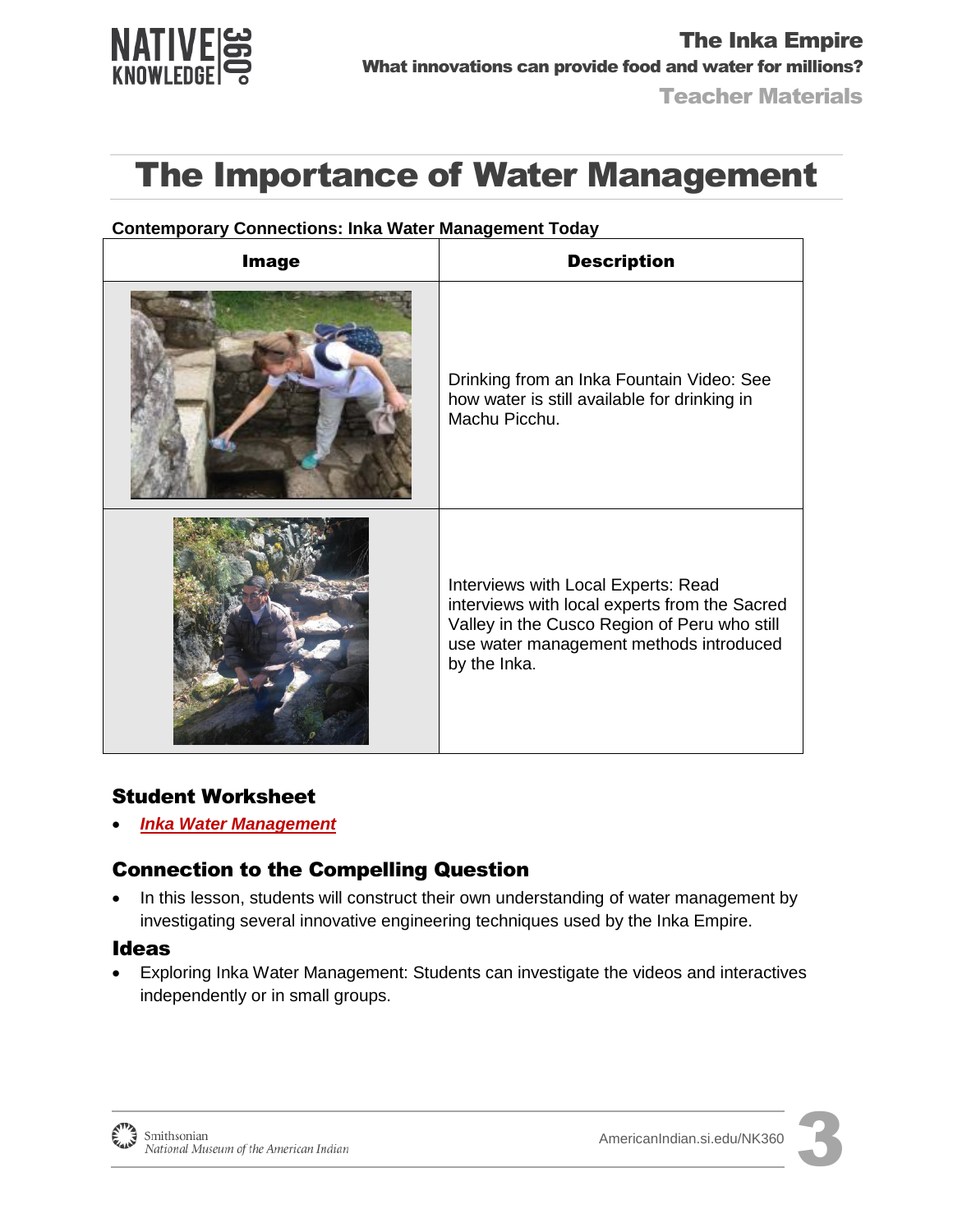

### Contemporary Connections

 As an extension, ask students to refer to the sources "Tipón Video," "Water Management Interactive," and "Interviews with Local Experts" and accompanying images to find evidence that demonstrates how Inka innovation is reflected in water management methods today.

## Suggested Lesson Procedure

### Hook

- Ask: Do you ever think about where our water comes from (water fountains, tap water, etc.)? Discuss students' responses. Beyond drinking, what other ways do we depend on water? Discuss ideas.
- Is there such a thing as having too much water? Discuss examples (floods).
- What happens when there isn't enough water? Discuss examples (droughts).
- Finding solutions to challenges like floods and drought that require innovation: Students will investigate how the Inka used innovation to design a complex water management system.
- As needed, preview vocabulary: erosion, terrace, irrigation.
- Show the Urubamba River video. What do students notice about the force of the water in this video? Why might this be important in designing a water management system?

### Exploring Inka Water Management

A key feature of water management is controlling the power of water. The Inka designed a comprehensive system that included preventing erosion and distributing water for irrigation and drinking. Students use the featured sources to investigate how the Inka engineered a water management system for a vast empire.

Working independently or in small groups, students consider three key concepts: erosion, terracing, and irrigation. Students use the worksheet *Inka Water Management* to guide their exploration of the featured sources.

Students might explore the sources in the following order:

- 1. Preventing Erosion video: See how terracing can be a tool for controlling the force of water.
- 2. Engineer an Inka Terrace interactive tool: Practice building a terrace to better understand how Inka drain design helped to slow the speed of water.